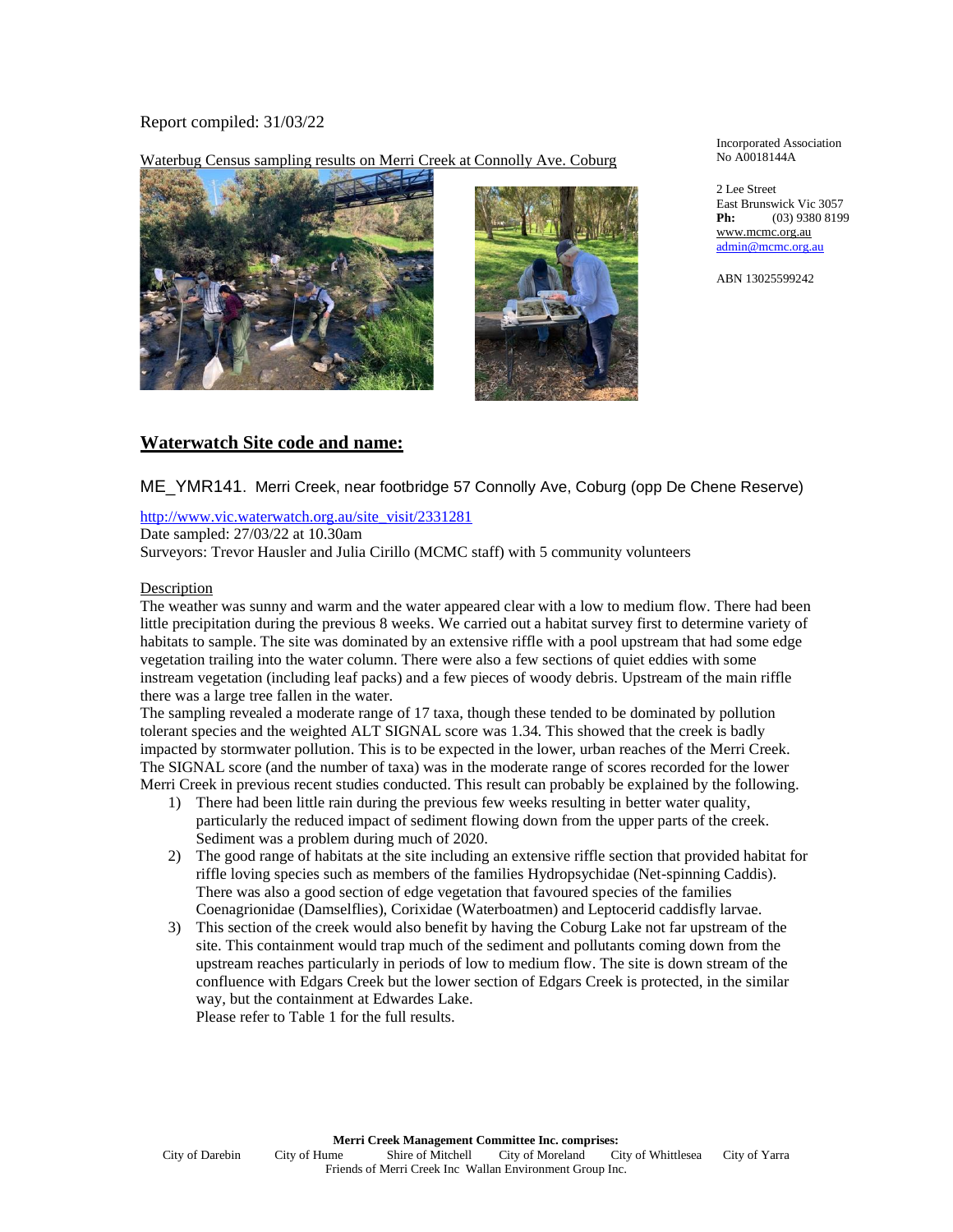| <b>Name</b>                                                 | <b>Common</b><br><b>Name</b> | Quantity       | <b>SIGNAL 2</b><br><b>Score</b> | <b>Photo</b> |
|-------------------------------------------------------------|------------------------------|----------------|---------------------------------|--------------|
| Class Hirudinea                                             | Leeches                      | $\overline{2}$ | $\mathbf{1}$                    |              |
| Order Acarina                                               | Water mites                  | $\overline{2}$ | $\overline{5}$                  |              |
| <b>Phylum Mollusca</b>                                      |                              |                |                                 |              |
| Family Physidae,<br>Species: Physa<br>acuta                 | Pond Snail                   | $\overline{4}$ | $\mathbf{1}$                    |              |
| Family Hyriidae                                             | Freshwater mussels           | $\mathbf{1}$   | $\overline{5}$                  |              |
| Class: Gastropoda,<br>Family Planorbidae<br>various general | Planorbid snails             | $\mathbf{1}$   | $\overline{2}$                  |              |
| Family Lymnaeidae                                           | Lymnaeid snail               | $\mathbf{1}$   | $\mathbf{1}$                    |              |
| <b>Class Crustacea</b>                                      |                              |                |                                 |              |
| Family Atyidae                                              | <b>Glass Shrimps</b>         | 20             | $\overline{4}$                  |              |
| <b>Class Insecta</b>                                        | <b>Insects</b>               |                |                                 |              |
| <b>Order Coleoptera</b>                                     | <b>Beetles</b>               |                |                                 |              |
| Family<br>Hydrophilidae                                     | Water scavenger<br>beetles   | 10             | 2                               |              |

**Table 1. List of Taxa and SIGNAL scores for ME\_YMR141 on 27/03/2022.**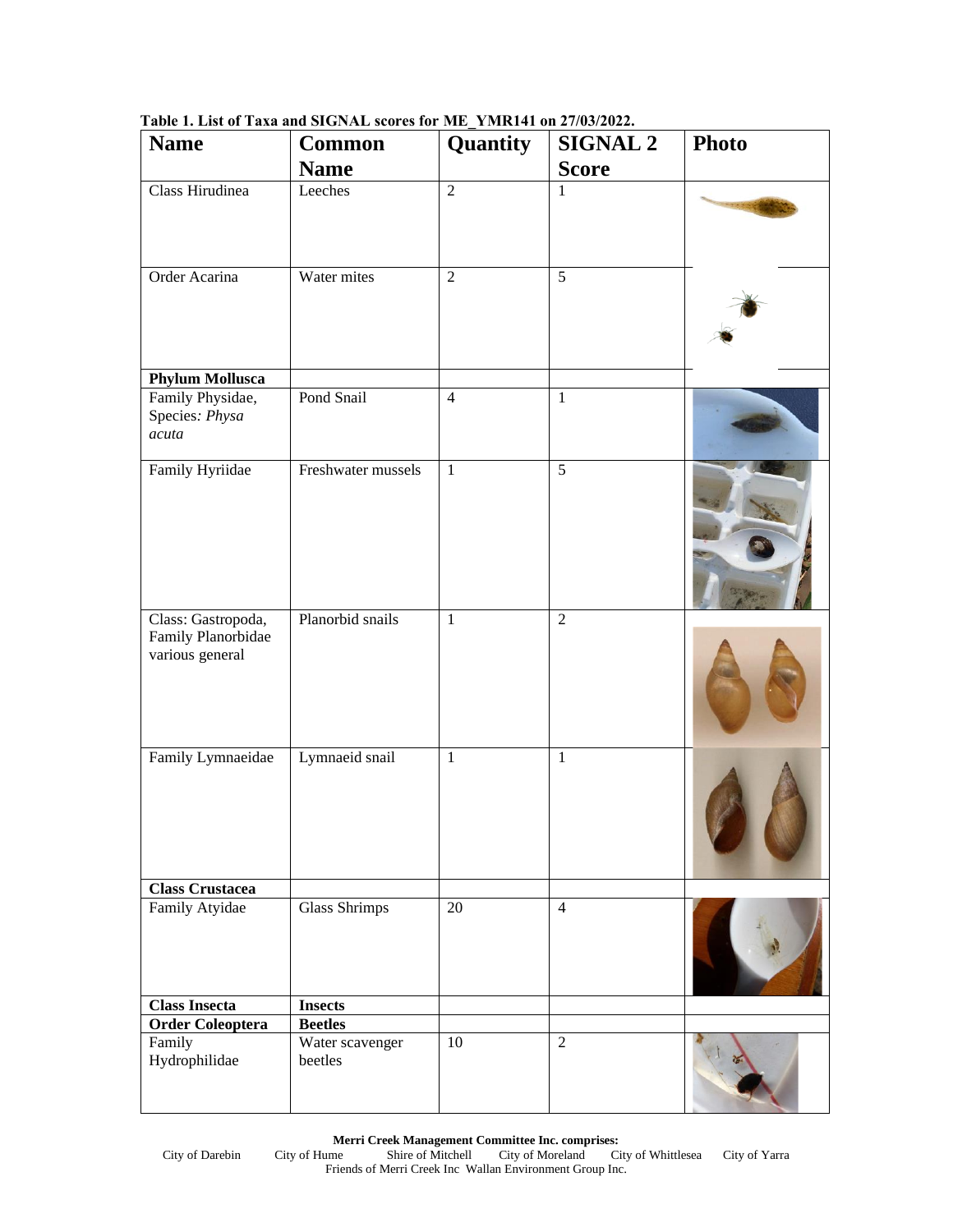| <b>Order Diptera</b>           | <b>True Flies</b>                            |              |                              |                  |
|--------------------------------|----------------------------------------------|--------------|------------------------------|------------------|
| Family                         | <b>Bloodworms</b>                            | 10           | $\mathbf{1}$                 |                  |
| Chironomidae                   |                                              |              |                              |                  |
|                                | Other Chironomids                            | 10           | $\overline{3}$               |                  |
| <b>Order Hemiptera</b>         | <b>True Bugs</b>                             |              |                              |                  |
| Family                         | Slender                                      | $\mathbf{1}$ | $\mathbf{1}$                 |                  |
| Notonectidae, Genus<br>Anisops | backswimmers                                 |              |                              |                  |
| Family Corixidae               | Waterboatmen                                 |              |                              |                  |
| Genus Micronecta               | Little brindle<br>boatman                    | 1            | $\overline{3}$               |                  |
| Genus                          | Static boatmen                               | $\mathbf{1}$ | 6                            |                  |
| Agraptocorixa                  |                                              |              |                              |                  |
| <b>Order Odonata</b>           | <b>Dragonflies and</b><br><b>Damselflies</b> |              |                              |                  |
| Family                         | Damselflies                                  | 10           | 2                            |                  |
| Coenagrionidae &               |                                              |              |                              |                  |
| Lestidae                       |                                              |              |                              |                  |
| <b>Order Trichoptera</b>       | <b>Caddies Flies</b>                         |              |                              |                  |
| Family<br>Hydropsychidae       | Net-spinning Caddis                          | 30           | 6                            |                  |
| Family Leptoceridae            |                                              |              |                              |                  |
| Genus Notalina                 | Headbanger Caddis                            | 12           | $\sqrt{6}$                   |                  |
|                                | <b>TOTALS</b>                                | 116          | 49                           |                  |
|                                |                                              |              | Weighted ALT<br>SIGNAL score | $1.34*$          |
|                                |                                              |              | Meaning                      | Severe Pollution |

### **\*Explanatory notes on SIGNAL Score (from the [Waterwatch Victoria](http://www.vic.waterwatch.org.au/cb_pages/waterway_and_catchment_health_resources.php) website)**

Each aquatic macro invertebrate is given an ALT (Agreed Level Taxonomy) SIGNAL2 score depending on their sensitivity to pollutants. SIGNAL stands for Stream Invertebrate Grade Number - Average Level. In 1994, a new version of this method, known as SIGNAL2, was developed and is available on the [Federal Government website.](http://www.environment.gov.au/about-us/publications/archive#water) By knowing the SIGNAL2 grade for every family, the SIGNAL2 score of a site, and therefore its health, can be assessed. For example a site that has abundant diversity and many sensitive aquatic invertebrates will have a high ALT SIGNAL2 score.

To calculate an ALT SIGNAL2 score for a site:

**Merri Creek Management Committee Inc. comprises:**<br>City of Hume Shire of Mitchell City of Moreland C City of Darebin City of Hume Shire of Mitchell City of Moreland City of Whittlesea City of Yarra Friends of Merri Creek Inc Wallan Environment Group Inc.